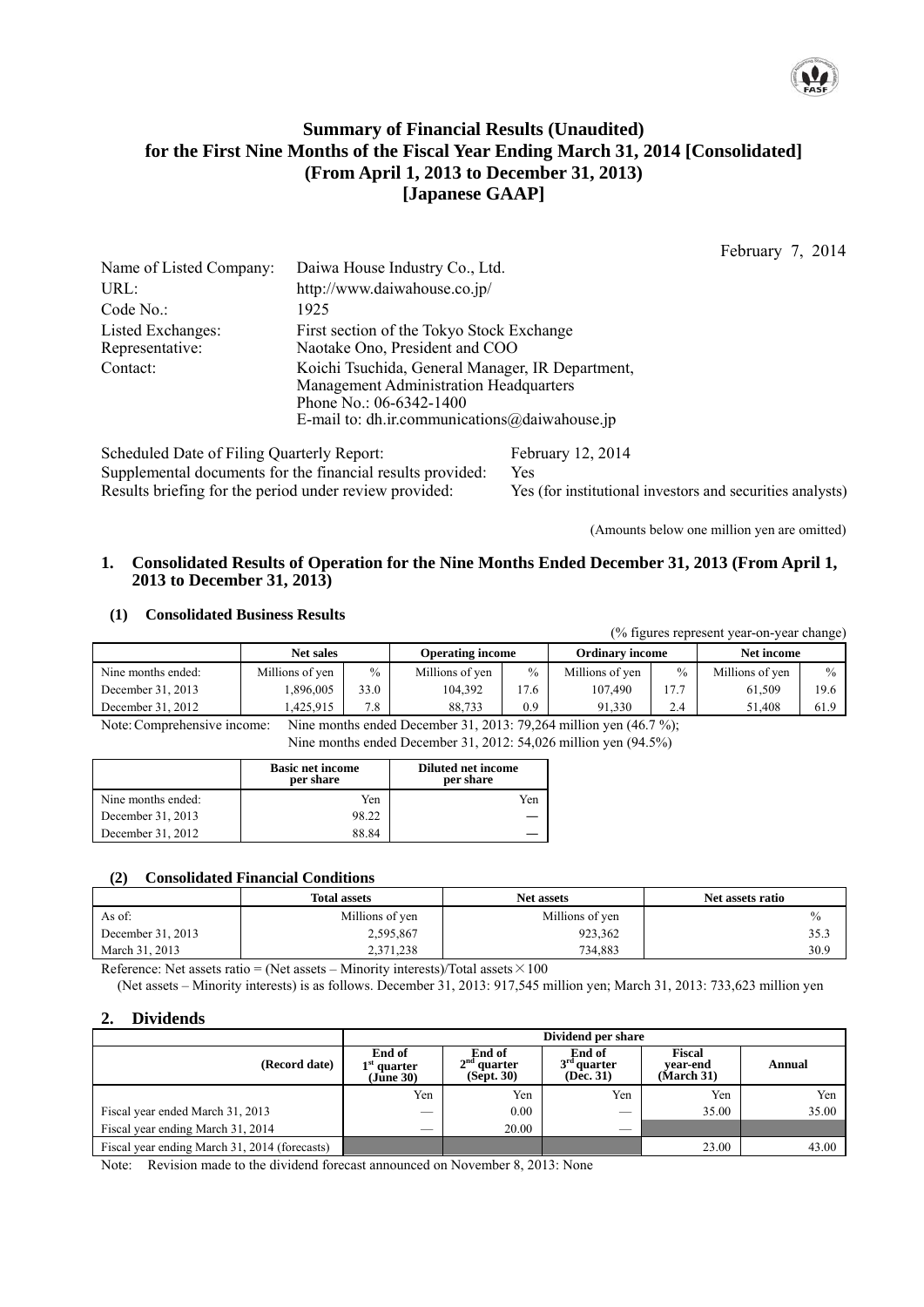### **3. Consolidated Business Forecasts for the Fiscal Year Ending March 31, 2014 (From April 1, 2013 to March 31, 2014)**

(% figures represent year-on-year change)

|                                      |                 | <b>Net sales</b> |                 | <b>Ordinary income</b><br><b>Operating income</b> |                 |               | Net income      |        | <b>Basic</b><br>net income<br>per share |
|--------------------------------------|-----------------|------------------|-----------------|---------------------------------------------------|-----------------|---------------|-----------------|--------|-----------------------------------------|
|                                      | Millions of yen | $\frac{0}{0}$    | Millions of yen | $\frac{0}{0}$                                     | Millions of yen | $\frac{0}{0}$ | Millions of yen | $\%$ . | Yen I                                   |
| Fiscal year ending<br>March 31, 2014 | 2.550.000       | 27.0             | 150.000 l       | 17.2                                              | 143,000         | (1.6)         | 88,000          | 32.8   | 138.84                                  |

Note: Revision made to business forecasts announced on November 8, 2013: None

### **Notes:**

- **(1) Changes in Significant Subsidiaries during the period under review (This refers to changes in specified subsidiaries associated with changes in the scope of consolidation.): None**
- **(2) Application of Accounting Methods Unique to the Preparation of the Quarterly Consolidated Financial Statements: None**
- **(3) Changes of Accounting Policies Applied, Changes in Accounting Estimates and Retrospective Restatement** 
	- **1) Changes of accounting policies applied due to amendment of accounting standards: None**
	- **2) Changes of accounting policies due to reasons other than 1): None**
	- **3) Changes in accounting estimates: None**
	- **4) Retrospective restatement: None**

## **(4) Number of Issued and Outstanding Shares (Common Stock)**

#### **1) Number of shares at the end of the period (including treasury stock)**

| As of December 31, 2013                                                          | $660,421,851$ shares | As of March 31, 2013                    | 599,921,851 shares |  |  |
|----------------------------------------------------------------------------------|----------------------|-----------------------------------------|--------------------|--|--|
| 2) Number of treasury stock at the end of the period                             |                      |                                         |                    |  |  |
| As of December 31, 2013                                                          |                      | 1,293,293 shares   As of March 31, 2013 | 21,248,944 shares  |  |  |
| 3) Average number of shares during the period (for the nine months under review) |                      |                                         |                    |  |  |
| Nine months ended<br>December 31, 2013                                           | 626,216,227 shares   | Nine months ended<br>December 31, 2012  | 578,700,208 shares |  |  |

#### **\* Presentation of implementing the quarterly review procedures**

As of the time when the quarterly financial results are disclosed, the Group have not completed the reviewing (checking) procedures for quarterly consolidated financial statements as laid down by the Financial Instruments and Exchange Law.

#### **\* Remarks on appropriate use of forecasted results of operation and other special matters**

#### **(Notes regarding forward-looking statements)**

Consolidated business forecasts are based on assumptions in light of the information available as of the date of announcement of this material and the factors of uncertainty that may possibly impact the future results of operation. These statements do not mean that the Company pledges to realize such statements. Actual results may differ significantly from those presented herein as a consequence of numerous factors such as the financial market, economic conditions, competitor situations and fluctuations in land prices.

Please refer to the section of "1. Qualitative Information Regarding Consolidated Results for the First Nine Months under Review (3) Business Forecasts" of "the Attached Material" on page 5 for the suppositions that form the assumptions for business forecasts.

#### **(Obtaining supplementary explanatory materials)**

The Company plans to hold a briefing for analysts and institutional investors on February 7, 2014. Relevant financial materials at the briefing will be posted on our official website at the same time.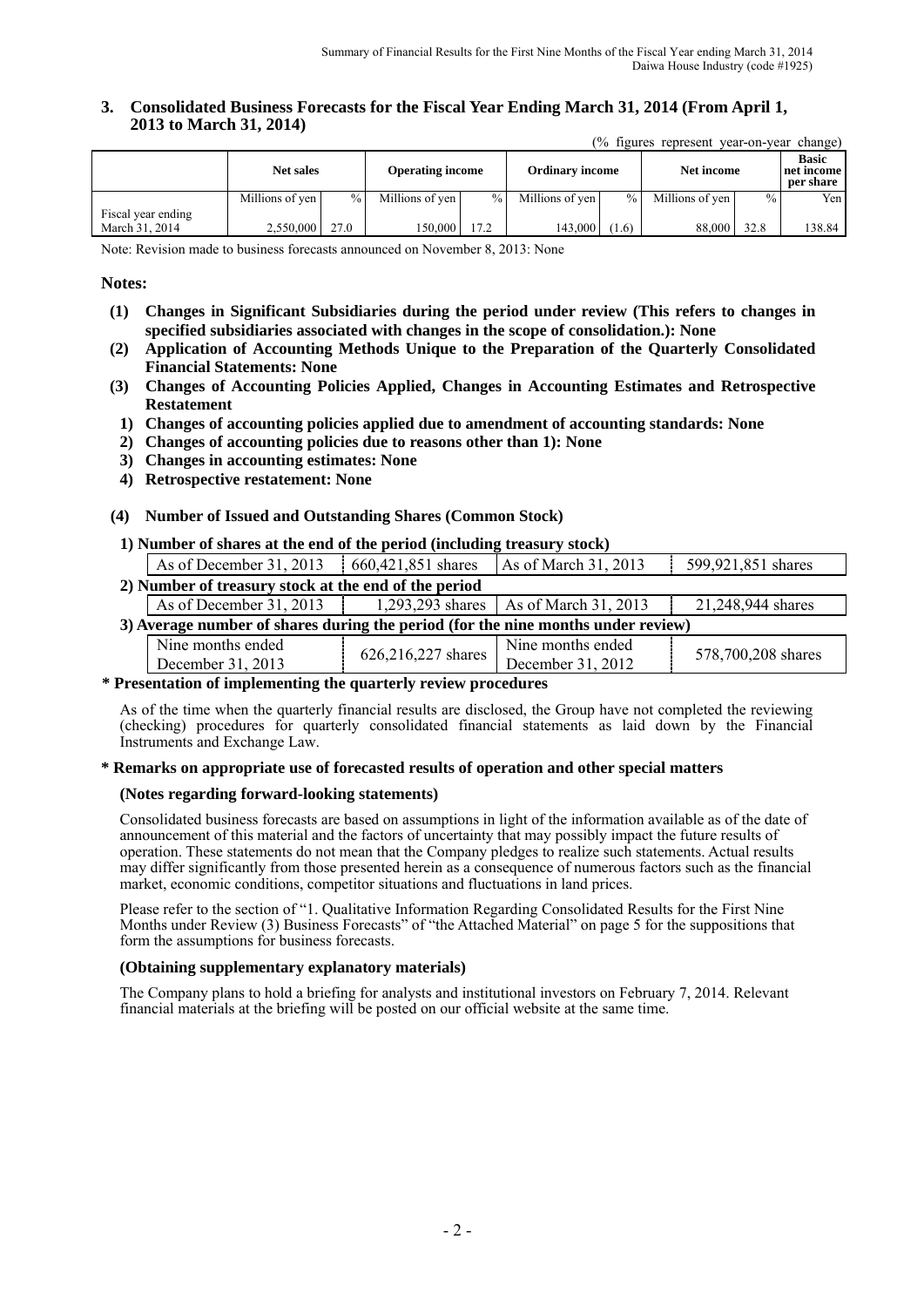# **Contents of the Attached Material**

| 1. Qualitative Information Regarding Consolidated Results for the First Nine Months under Review 4 |  |
|----------------------------------------------------------------------------------------------------|--|
|                                                                                                    |  |
|                                                                                                    |  |
|                                                                                                    |  |
|                                                                                                    |  |
|                                                                                                    |  |
|                                                                                                    |  |
|                                                                                                    |  |
|                                                                                                    |  |
|                                                                                                    |  |
|                                                                                                    |  |
|                                                                                                    |  |
|                                                                                                    |  |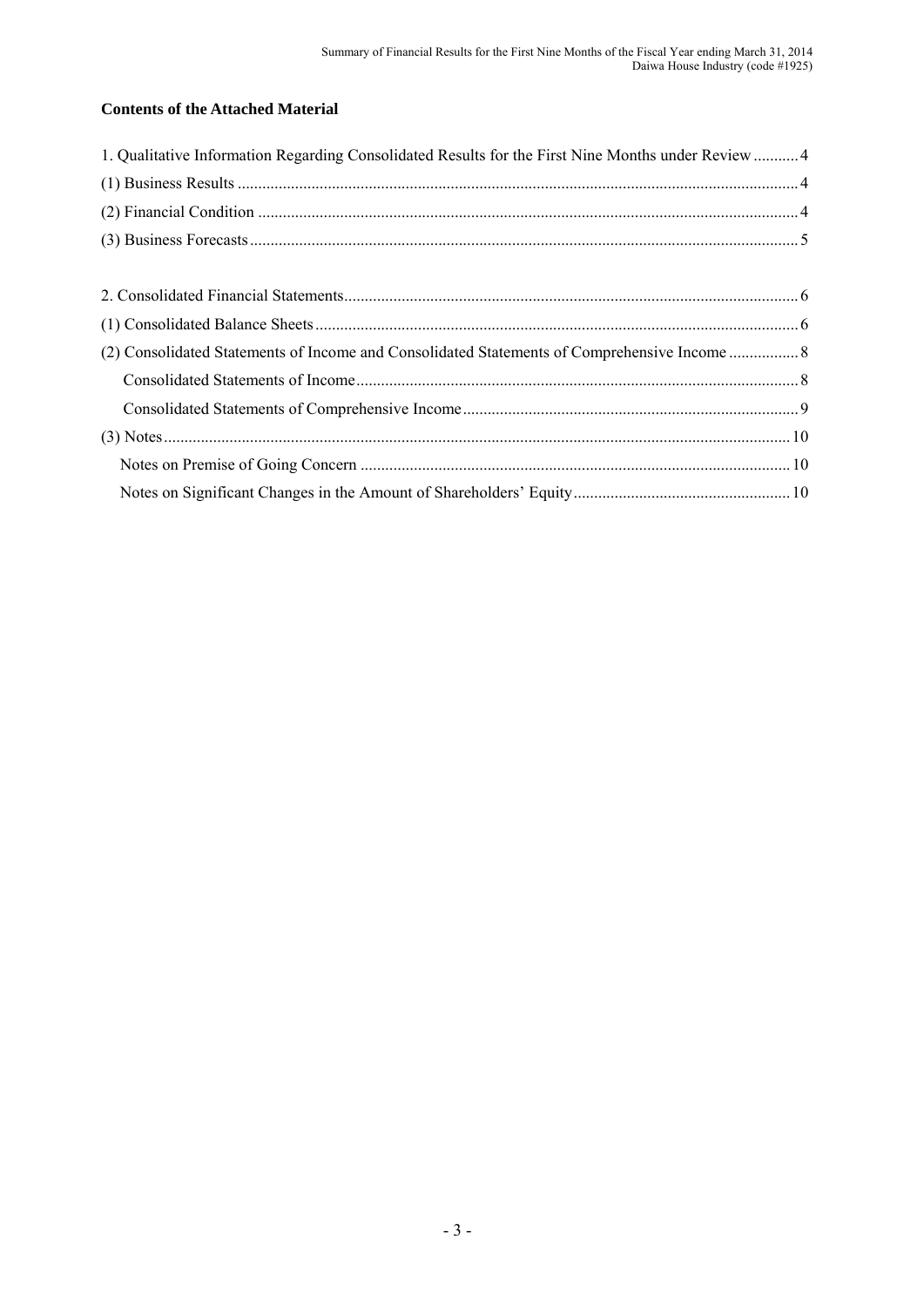## **1. Qualitative Information Regarding Consolidated Results for the First Nine Months under Review**

## **(1) Business Results**

During the first nine months of fiscal 2013 ending March 31, 2014, the Japanese economy continued to recover thanks to an increase in domestic demand mainly accompanying the positive effect of *Abenomics* and disaster-related reconstruction demand. This recovery was also attributable to a gradual economic rebound in the United States and Europe. However, uncertainties about the future remained primarily due to concerns over stagnant exports and domestic capital expenditures amid slower growth in emerging markets and a greater number of companies shifting production overseas as well as anxiety concerning consumer reaction following the consumption tax increase.

In the housing industry, the picture remained encouraging. During the period under review, the number of new housing starts increased compared with the same month of the previous year for the sixteenth consecutive month starting from September 2012. This was due partly to a rebound in consumer confidence based on improved economic sentiment, anticipated high interest rates, and a last-minute demand surge before the consumption tax increase scheduled for April 1, 2014.

Under these conditions, the Daiwa House Group launched the 4th Medium-Term Management Plan, "3G&3S" for the Next Step, which covers the three years beginning from fiscal 2013. The plan was formulated based on future growth strategies in order to enable the Group to grow and develop even further in the years ahead.

In the 3rd Medium-Term Management Plan, the Daiwa House Group took on the challenge of implementing its 3G strategy (the three Gs are the initial letters of Group, Global, and Great, the three key words that define this strategy) of sustaining growth across the entire Group, accelerating its global development, and becoming an excellent company. In its 4th Medium-Term Management Plan, the Group added the basic 3S approach of Speed, Safety, and Sustainability that forms the basis of its implementation of the 3G strategy. Using both "3G & 3S," the Group will ensure growth into the future.

In the first nine months under review, with its three-year investment plan totaling 650 billion yen (breakdown: 400 billion yen for real-estate development, 50 billion yen for overseas investment, 50 billion yen for M&A, and 150 billion yen for capital investment), the Daiwa House Group issued new shares of common stock in a public offering, undertook the retirement of treasury stock, and issued new shares through third-party allotment. As a result, the Group raised a total of 138,228 million yen in new funds that will be invested in real-estate development in its three priority investment fields: the Rental Housing Business; the Commercial Facilities Business; and the Logistics, Business and Corporate Facilities Business.

In June 2013, the Daiwa House Group converted Cosmos Initia Co. Ltd. into a subsidiary as a measure to strengthen and expand the Condominiums Business, and converted Daiyoshi Trust Co., Ltd. into a subsidiary in preparation for full-scale entry into the parking business.

As a result, for the first nine months under review, on a consolidated basis, Daiwa House Industry recorded net sales of 1,896,005 million yen (up 33.0% year on year). Ordinary income came to 107,490 million yen (up 17.7%), and net income totaled 61,509 million yen (up 19.6%).

## **(2) Financial Condition**

Total assets at the end of the reporting nine-month period, on a consolidated basis, came to 2,595,867 million yen, an increase of 224,629 million yen compared with 2,371,238 million yen at the previous fiscal year-end. This was primarily due to an increase in inventories from the conversion of Cosmos Initia Co., Ltd. into a subsidiary and the purchase of property, plant and equipment in the Logistics, Business and Corporate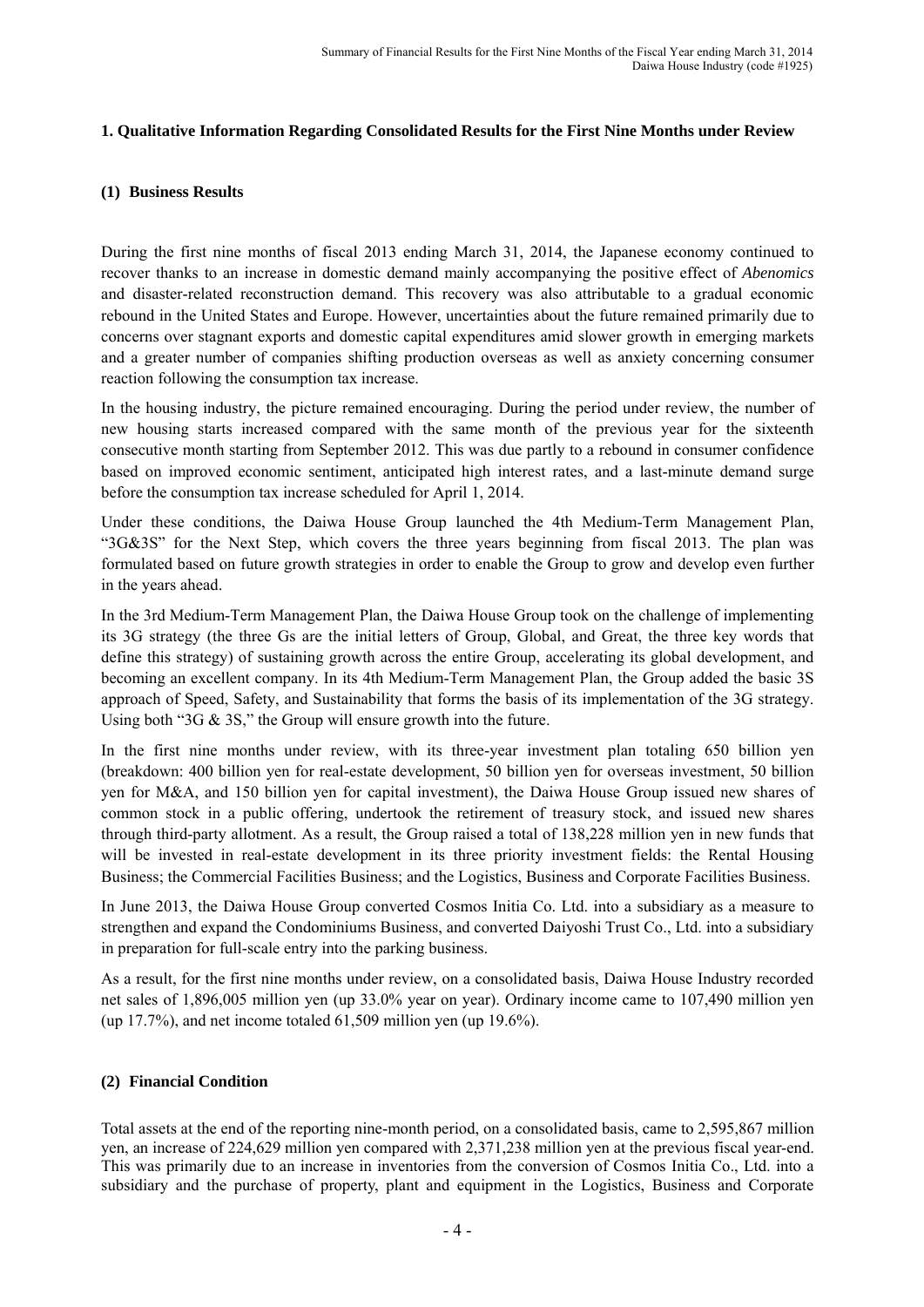Facilities Business.

Total liabilities at the end of the reporting nine-month period, on a consolidated basis, totaled 1,672,505 million yen, an increase of 36,150 million yen compared with 1,636,354 million yen at the previous fiscal year-end. This was mainly attributable to increases in interest-bearing debt and advances received on uncompleted construction contracts, despite the payment of notes and accounts payables for construction contracts and other, and income taxes payable.

Total net assets at the end of the reporting nine-month period, on a consolidated basis, amounted to 923,362 million yen, an increase of 188,479 million yen compared with 734,883 million yen at the previous fiscal year-end. This was primarily due to the recording of net income for the reporting period of 61,509 million yen and the raising of funds from the issuance of new shares and the retirement of treasury stock.

## **(3) Business Forecasts**

No changes have been made to the Company's consolidated business forecasts for the fiscal year ending March 31, 2014 since being announced in the "Summary of Financial Results for the First Six Months of the Fiscal Year Ending March 31, 2014" on November 8, 2013.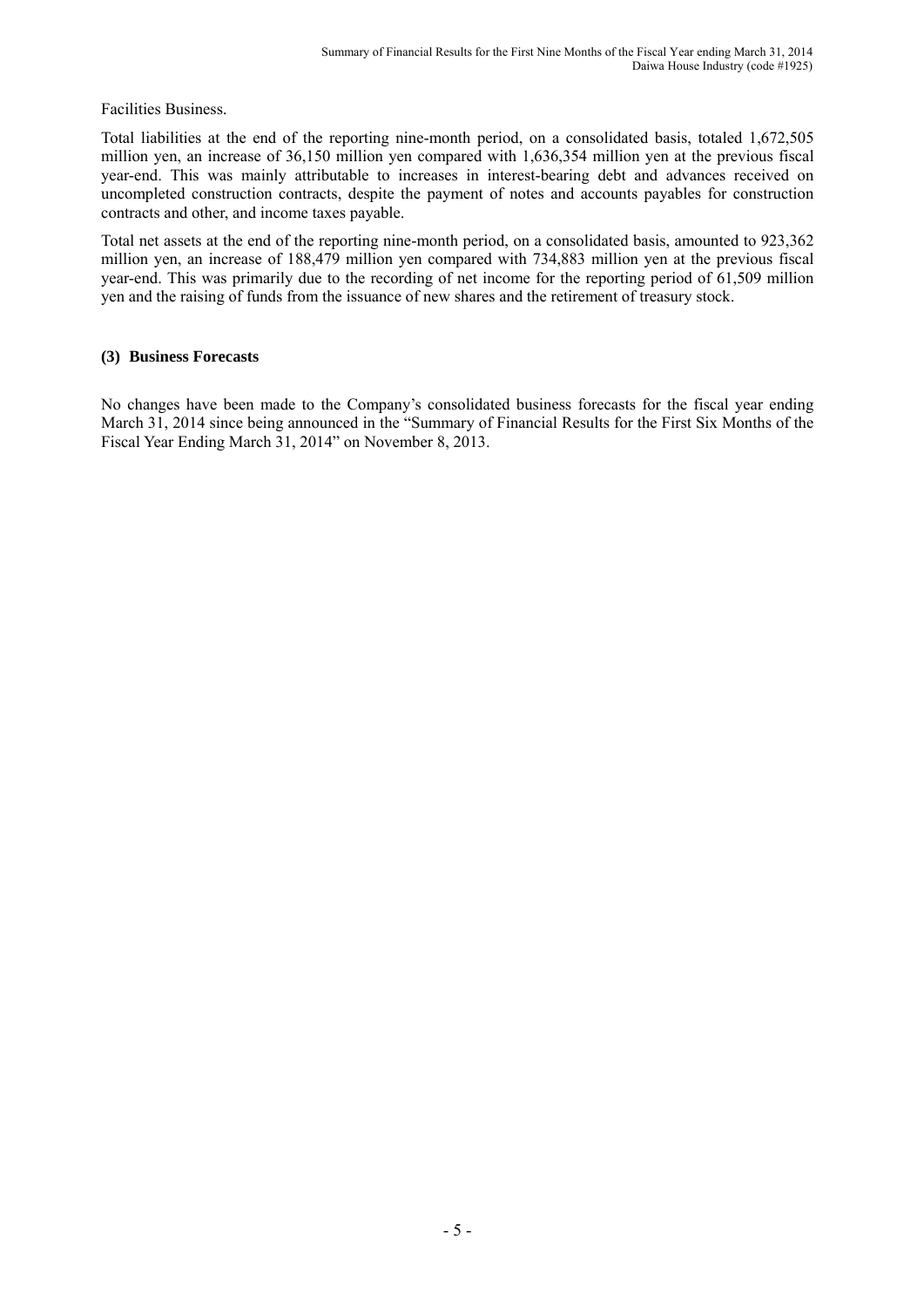# **2. Consolidated Financial Statements**

## **(1) Consolidated Balance Sheets**

|                                                                                  |                      | (Millions of yen)       |
|----------------------------------------------------------------------------------|----------------------|-------------------------|
|                                                                                  | As of March 31, 2013 | As of December 31, 2013 |
| Assets                                                                           |                      |                         |
| Current assets                                                                   |                      |                         |
| Cash and deposits                                                                | 248,799              | 214,423                 |
| Notes and accounts receivable from completed<br>construction contracts and other | 189,770              | 223,558                 |
| Short-term investment securities                                                 | 8                    | 20                      |
| Costs on uncompleted construction contracts                                      | 21,712               | 27,258                  |
| Real estate for sale                                                             | 302,635              | 321,509                 |
| Real estate for sale in process                                                  | 47,752               | 79,753                  |
| Land for development                                                             | 1,332                | 1,332                   |
| Merchandise and finished goods                                                   | 14,035               | 14,462                  |
| Work in process                                                                  | 5,435                | 11,388                  |
| Raw materials and supplies                                                       | 5,680                | 6,861                   |
| Other                                                                            | 147,332              | 153,793                 |
| Allowance for doubtful accounts                                                  | (2,949)              | (3, 853)                |
| Total current assets                                                             | 981,546              | 1,050,508               |
| Noncurrent assets                                                                |                      |                         |
| Property, plant and equipment                                                    |                      |                         |
| Buildings and structures                                                         | 671,508              | 707,972                 |
| Accumulated depreciation                                                         | (326, 507)           | (338,008)               |
| Buildings and structures, net                                                    | 345,000              | 369,964                 |
| Land                                                                             | 396,353              | 475,026                 |
| Other                                                                            | 171,741              | 191,952                 |
| Accumulated depreciation                                                         | (110, 460)           | (111, 357)              |
| Other, net                                                                       | 61,280               | 80,595                  |
| Total property, plant and equipment                                              | 802,634              | 925,585                 |
| Intangible assets                                                                |                      |                         |
| Goodwill                                                                         | 49,652               | 50,616                  |
| Other                                                                            | 30,605               | 31,433                  |
| Total intangible assets                                                          | 80,258               | 82,049                  |
| Investments and other assets                                                     |                      |                         |
| Investment securities                                                            | 153,599              | 163,900                 |
| Lease and guarantee deposits                                                     | 190,543              | 197,704                 |
| Other                                                                            | 166,491              | 179,546                 |
| Allowance for doubtful accounts                                                  | (3, 835)             | (3, 427)                |
| Total investments and other assets                                               | 506,799              | 537,723                 |
| Total noncurrent assets                                                          | 1,389,691            | 1,545,359               |
| Total assets                                                                     | 2,371,238            | 2,595,867               |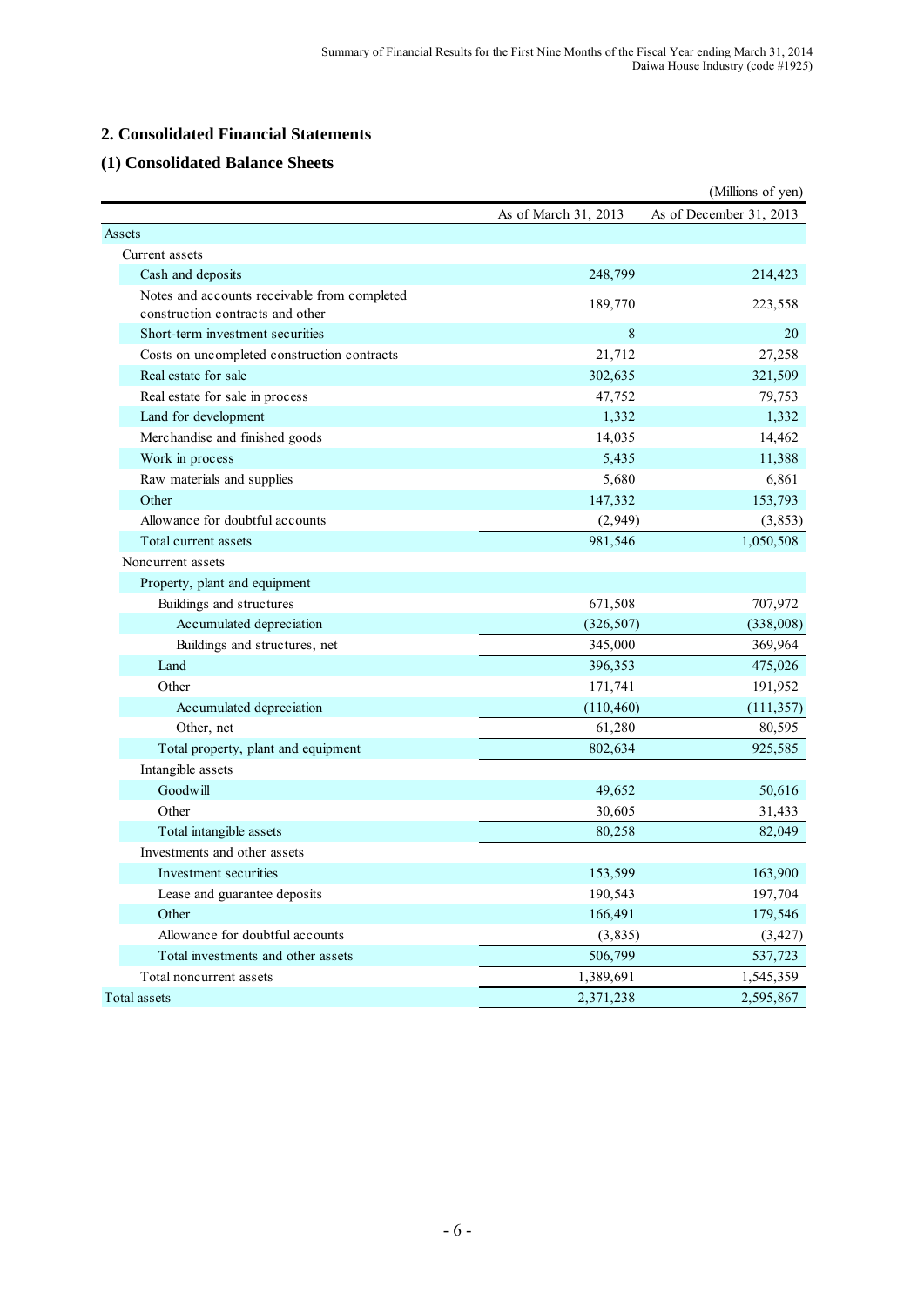|                                                       |                      | (Millions of yen)       |
|-------------------------------------------------------|----------------------|-------------------------|
|                                                       | As of March 31, 2013 | As of December 31, 2013 |
| Liabilities                                           |                      |                         |
| <b>Current liabilities</b>                            |                      |                         |
| Notes and accounts payable for construction           | 337,767              | 278,718                 |
| contracts and other                                   |                      |                         |
| Short-term loans payable                              | 7,495                | 25,834                  |
| Current portion of bonds payable                      | 53                   | 123                     |
| Current portion of long-term loans payable            | 38,987               | 78,119                  |
| Commercial papers                                     |                      | 15,000                  |
| Income taxes payable                                  | 33,051               | 17,747                  |
| Advances received                                     | 37,581               | 43,377                  |
| Advances received on uncompleted construction         | 60,166               | 89,087                  |
| contracts                                             |                      |                         |
| Provision for bonuses                                 | 30,038               | 18,442                  |
| Provision for warranties for completed construction   | 6,695                | 6,995                   |
| Asset retirement obligations                          | 1,585                | 1,572                   |
| Other                                                 | 164,129              | 183,531                 |
| Total current liabilities                             | 717,551              | 758,548                 |
| Noncurrent liabilities                                |                      |                         |
| Bonds payable                                         | 130,667              | 130,670                 |
| Long-term loans payable                               | 197,585              | 162,194                 |
| Long-term lease and guarantee deposits                | 226,683              | 238,469                 |
| Provision for retirement benefits                     | 210,341              | 217,641                 |
| Asset retirement obligations                          | 24,777               | 26,682                  |
| Other                                                 | 128,747              | 138,297                 |
| Total noncurrent liabilities                          | 918,803              | 913,956                 |
| <b>Total liabilities</b>                              | 1,636,354            | 1,672,505               |
| Net assets                                            |                      |                         |
| Shareholders' equity                                  |                      |                         |
| Capital stock                                         | 110,120              | 161,699                 |
| Capital surplus                                       | 226,824              | 294,632                 |
| Retained earnings                                     | 404,979              | 431,195                 |
| Treasury stock                                        | (19,998)             | (1,242)                 |
| Total shareholders' equity                            | 721,926              | 886,284                 |
| Accumulated other comprehensive income                |                      |                         |
| Valuation difference on available-for-sale securities | 24,326               | 30,054                  |
| Revaluation reserve for land                          | (13,160)             | (11, 304)               |
| Foreign currency translation adjustment               | 531                  | 12,511                  |
| Total accumulated other comprehensive income          | 11,697               | 31,261                  |
| Subscription rights to shares                         |                      | 38                      |
| Minority interests                                    | 1,259                | 5,778                   |
| Total net assets                                      | 734,883              | 923,362                 |
| Total liabilities and net assets                      | 2,371,238            | 2,595,867               |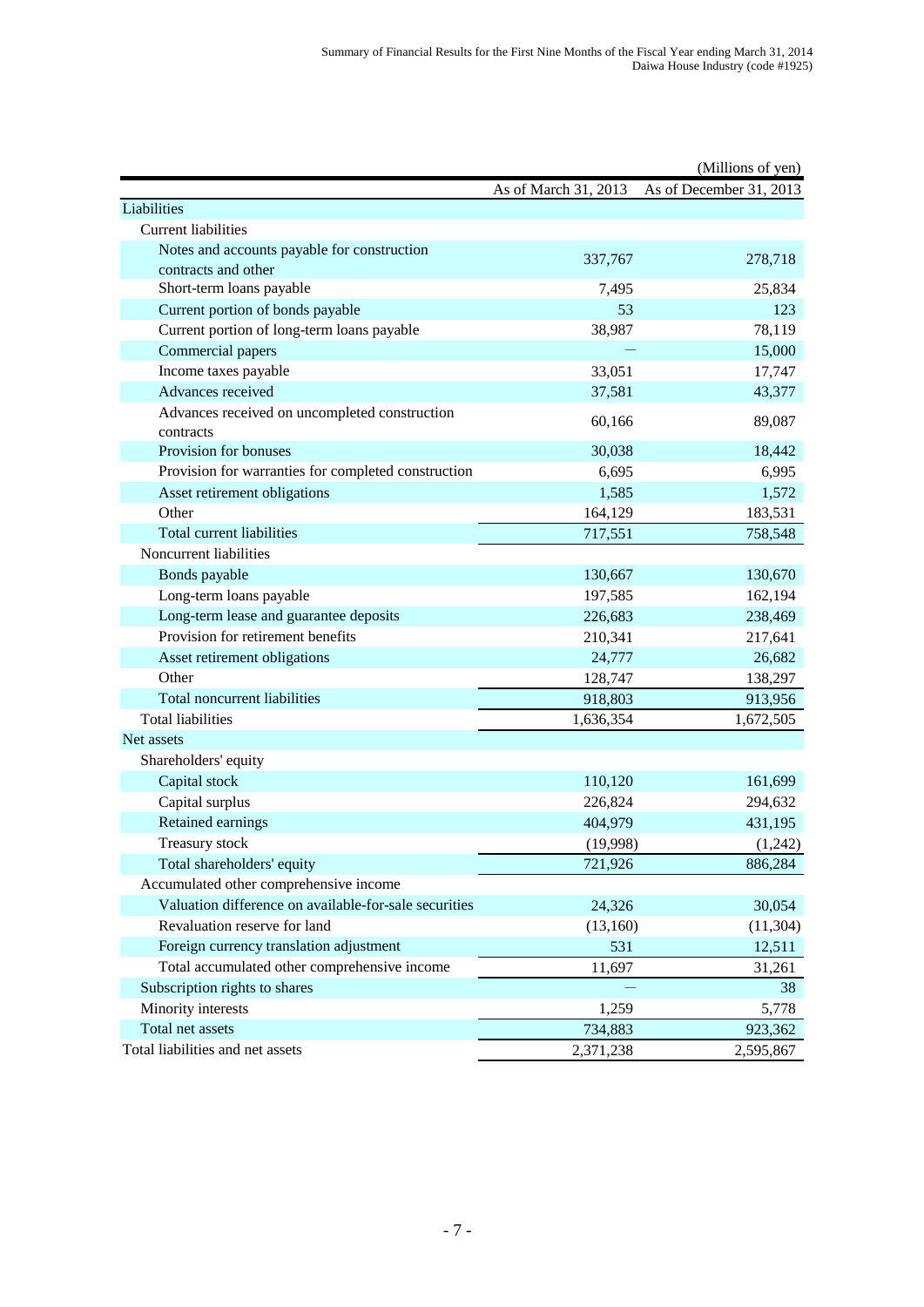# **(2) Consolidated Statements of Income and Consolidated Statements of Comprehensive Income**

# **(Consolidated Statements of Income)**

|                                                   |                                          | (Millions of yen)                        |
|---------------------------------------------------|------------------------------------------|------------------------------------------|
|                                                   | Nine months ended                        | Nine months ended                        |
|                                                   | December 31, 2012<br>(From April 1, 2012 | December 31, 2013<br>(From April 1, 2013 |
|                                                   | to December 31, 2012)                    | to December 31, 2013)                    |
| Net sales                                         | 1,425,915                                | 1,896,005                                |
| Cost of sales                                     | 1,127,673                                | 1,538,252                                |
| Gross profit                                      | 298,242                                  | 357,752                                  |
| Selling, general and administrative expenses      | 209,509                                  | 253,360                                  |
| Operating income                                  | 88,733                                   | 104,392                                  |
| Non-operating income                              |                                          |                                          |
| Interest income                                   | 2,335                                    | 2,863                                    |
| Dividends income                                  | 1,712                                    | 2,216                                    |
| Equity in earnings of affiliates                  | 1,021                                    | 822                                      |
| Miscellaneous income                              | 4,444                                    | 5,030                                    |
| Total non-operating income                        | 9,513                                    | 10,933                                   |
| Non-operating expenses                            |                                          |                                          |
| Interest expenses                                 | 4,147                                    | 3,471                                    |
| Miscellaneous expenses                            | 2,768                                    | 4,363                                    |
| Total non-operating expenses                      | 6,916                                    | 7,835                                    |
| Ordinary income                                   | 91,330                                   | 107,490                                  |
| Extraordinary income                              |                                          |                                          |
| Gain on sales of noncurrent assets                | 51                                       | 1,107                                    |
| Gain on sales of investment securities            | 28                                       | 50                                       |
| Gain on amortization of prior service cost        | 204                                      |                                          |
| Gain on step acquisitions                         | 122                                      | 93                                       |
| Other                                             |                                          | $\mathbf{0}$                             |
| Total extraordinary income                        | 405                                      | 1,252                                    |
| Extraordinary losses                              |                                          |                                          |
| Loss on sales of noncurrent assets                | 222                                      | 564                                      |
| Loss on retirement of noncurrent assets           | 806                                      | 922                                      |
| Impairment loss                                   | 58                                       | 134                                      |
| Loss on valuation of investment securities        | 7,112                                    | 1,788                                    |
| Loss on sales of investment securities            |                                          | $\boldsymbol{0}$                         |
| Other                                             | 16                                       |                                          |
| Total extraordinary losses                        | 8,216                                    | 3,410                                    |
| Income before income taxes and minority interests | 83,519                                   | 105,332                                  |
| Income taxes-current                              | 23,473                                   | 38,378                                   |
| Income taxes-deferred                             | 8,693                                    | 5,372                                    |
| Total income taxes                                | 32,166                                   | 43,750                                   |
| Income before minority interests                  | 51,353                                   | 61,581                                   |
| Minority interests in income (loss)               | (55)                                     | 72                                       |
| Net income                                        | 51,408                                   | 61,509                                   |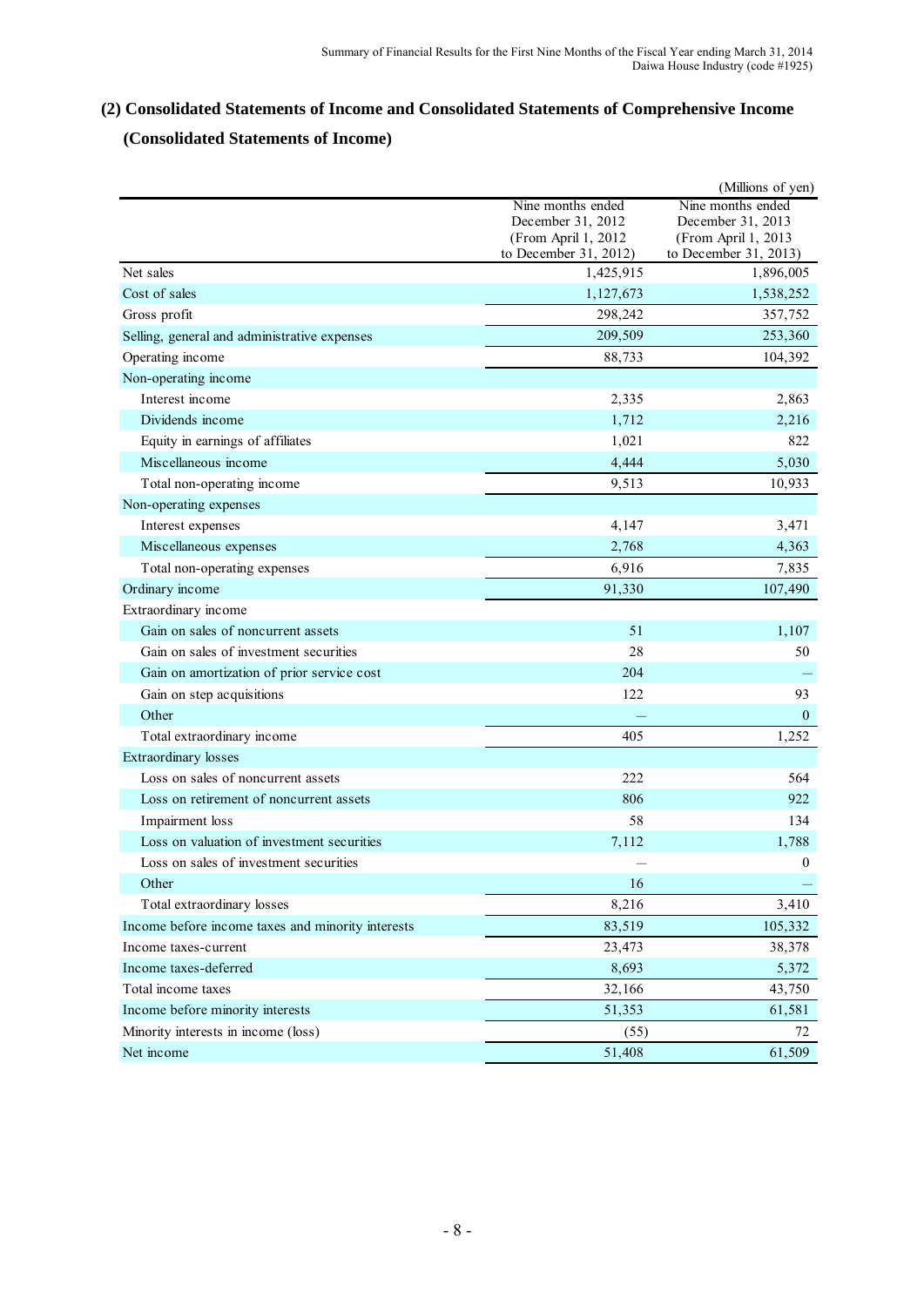# **(Consolidated Statements of Comprehensive Income)**

|                                                         |                       | (Millions of yen)     |
|---------------------------------------------------------|-----------------------|-----------------------|
|                                                         | Nine months ended     | Nine months ended     |
|                                                         | December 31, 2012     | December 31, 2013     |
|                                                         | (From April 1, 2012)  | (From April 1, 2013)  |
|                                                         | to December 31, 2012) | to December 31, 2013) |
| Income before minority interests                        | 51,353                | 61,581                |
| Other comprehensive income                              |                       |                       |
| Valuation difference on available-for-sale securities   | 2,782                 | 5,614                 |
| Foreign currency translation adjustment                 | (21)                  | 5,734                 |
| Share of other comprehensive income of associates       |                       |                       |
| accounted for using equity method                       | (87)                  | 6,334                 |
| Total other comprehensive income                        | 2,673                 | 17,682                |
| Comprehensive income                                    | 54,026                | 79,264                |
| (Comprehensive income attributable to)                  |                       |                       |
| Comprehensive income attributable to shareholders       |                       |                       |
| of the parent                                           | 54,081                | 79,216                |
| Comprehensive income attributable to minority interests | (55)                  | 47                    |